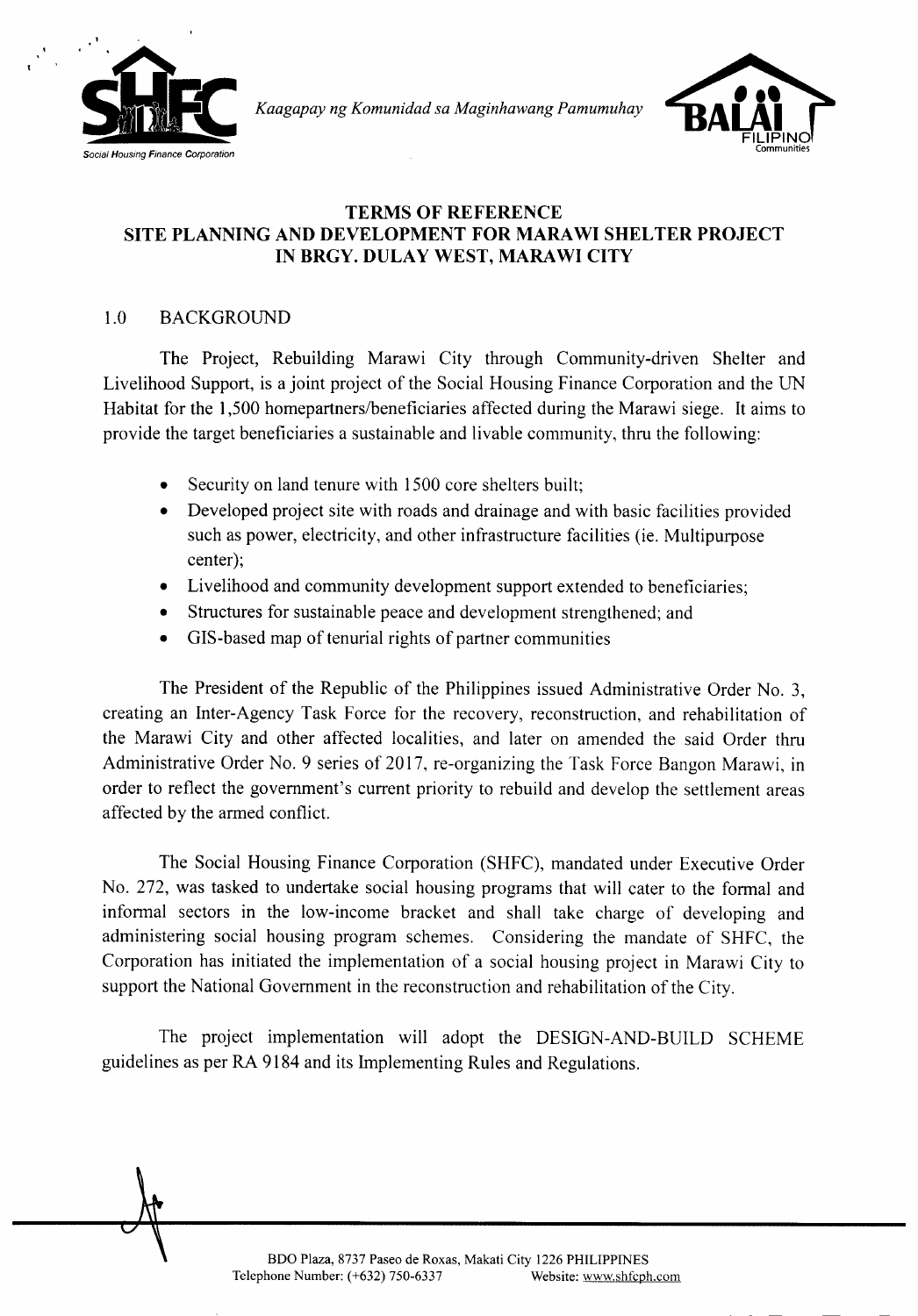# 2.0 OBJECTIVES OF THE TERMS OF REFERENCE

- 2.1 To provide a background information regarding the preparation and submission of the proposed project to the Designer-Builder;
- 2.2 To provide a background information regarding the proposed project which should be handled in the shortest possible time, at the lowest possible cost and at an acceptable quality and performance to the Designer-Builder;
- 2.3 To outline the "Work" of the Designer-Builder that has to be performed under the terms of its contract with the SHFC; and
- 2.4 To provide penalties in case of breach of Designer-Builder's obligations.

# 3.0 GENERAL DEVELOPMENT GOALS

The proposed project shall have two main phases: the design phase and the construction phase, and shall put emphasis on the following:

- 3.1 Develop the site to accommodate more or less 109 home lots subdivided equally with surface integrity fit for a structure to be erected according to the goals, principles, guidelines, performance standards and conceptual layout stated in the Terms of Reference;
- 3.2 Development Ratio:

| 3.2.1 Buildable Area       | $\mathcal{L}$ | 60% of the property area                 |
|----------------------------|---------------|------------------------------------------|
| 3.2.2 Open Area            |               | 40% of the property area (see guidelines |
|                            |               | for distribution of open space)          |
| 3.2.3 House and Lot Plan : |               | Lot size not less than 100 sqm.          |

- 3.3 To promote work opportunities by employing at least 30% of the total required work force coming from Marawi City; and
- 3.4 To encourage economic recovery by sourcing more or less 15% of the cost of construction materials from Marawi City.

### 4.0 PROJECT SITE

A 22,625 sqm property identified as Lot 254, Dansalan Cadastre Survey No. Q-124 located in Dulay, Marawi City, covered by TCT No. RT-210 (17)(19) issued in the name of Matua Ampuan married to Diamilan Oabar Matua.

| <b>PARTICULARS</b>    | <b>AREA</b>                | <b>REMARKS</b> |
|-----------------------|----------------------------|----------------|
| Total Area (TCT)      | $22,625.00$ m <sup>2</sup> |                |
| Less: Excluded Area/s |                            |                |
| Graveyard             | $120.00 \text{ m}^2$       |                |
|                       |                            |                |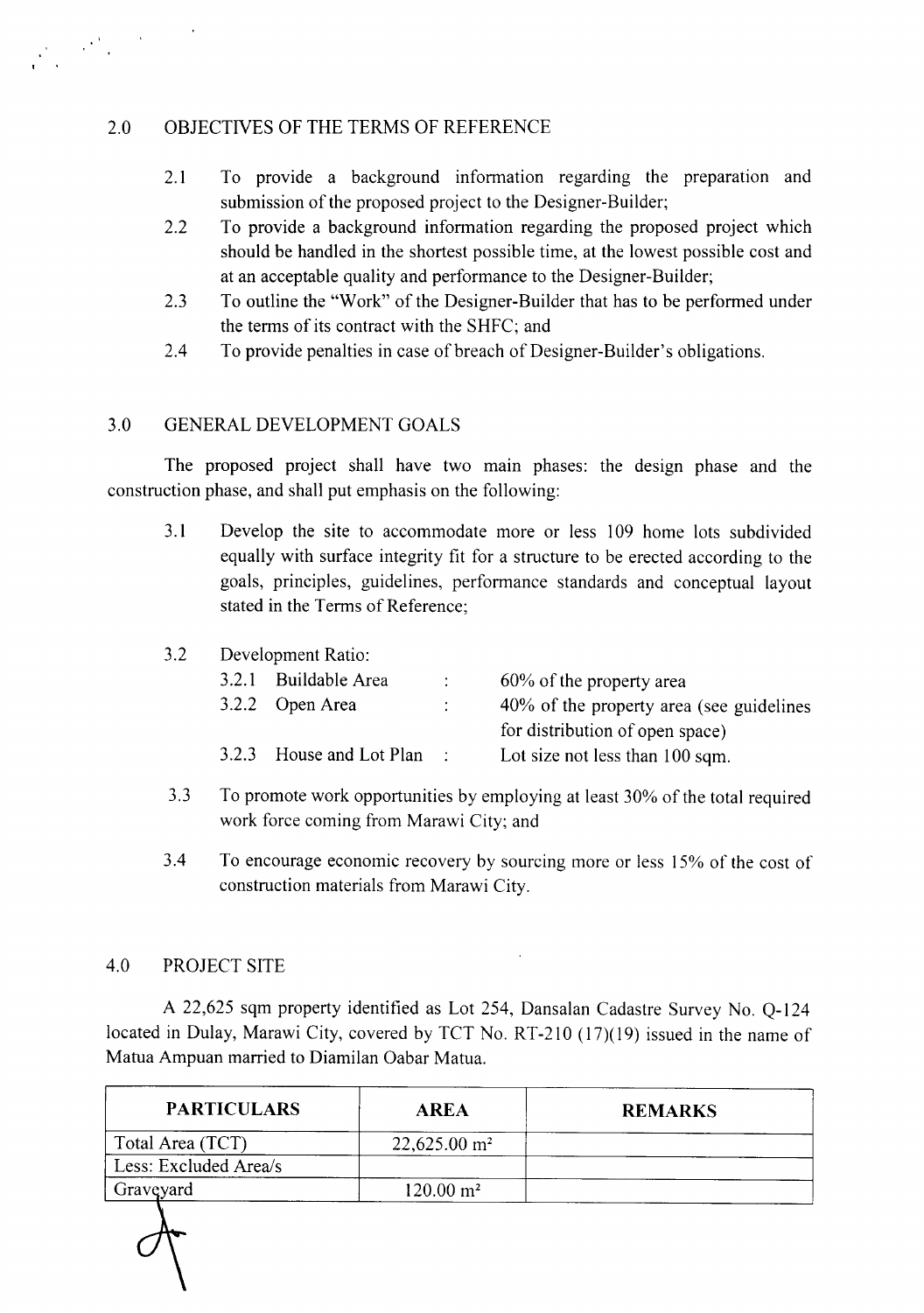| 3-m Easement of Dulay Creek | $1,564.53 \text{ m}^2$     | Easement along creek with an<br>estimated length of 521.51 m |
|-----------------------------|----------------------------|--------------------------------------------------------------|
| <b>TRANSCO ROW Easement</b> | $2,706.00 \text{ m}^2$     |                                                              |
| <b>NET AREA</b>             | $18,234.47$ m <sup>2</sup> |                                                              |

# 5.0 PROJECT DELIVERABLES

The following shall be the output/deliverables of the Designer-Builder:

5.1 Relocation survey plans and topographic map to determine the exact boundaries, elevation and eroded portion/other impediments affecting the property;

### 5.2 Site analysis

- 5.2.1 Analysis of slope, topography, water basin, and existing waterway;
- 5.2.2 Assessment of existing flora and fauna; and
- 5.2.3 Identification of possible environmental hazards, impact and mitigating measures.
- 5.3 Site development plan with detailed architectural and engineering drawings including costing and technical specifications:
	- 5.3.1 Subdivision plan
	- 5.3.2 Road and walkway type, plan, section and details;
	- 5.3.3 Drainage plan, section and details;
	- 5.3.4 Water distribution lay-out and details;
	- 5.3.5 Power distribution lay-out and details;
	- 5.3.6 Site development plan with breakdown of space allocation and corresponding area; and
	- 5.3.7 Other plans necessary to ensure safety of the project beneficiaries
- 5.4 Details of box culvert or equivalent structure that will serve as direct access to the site
- 5.5 Developed relocation site with basic utilities such as concrete roads/alleys, covered drainage canal, power and water, etc.

# 6.0 PROJECT PRINCIPLES

The site plan should conform with the SHFC Guidelines on the Marawi Shelter Project and follow the principles of sustainable human settlements and the UN Habitat Environmental and Social Safeguards System and Pinheiro principles to minimize the local social and environmental impact:

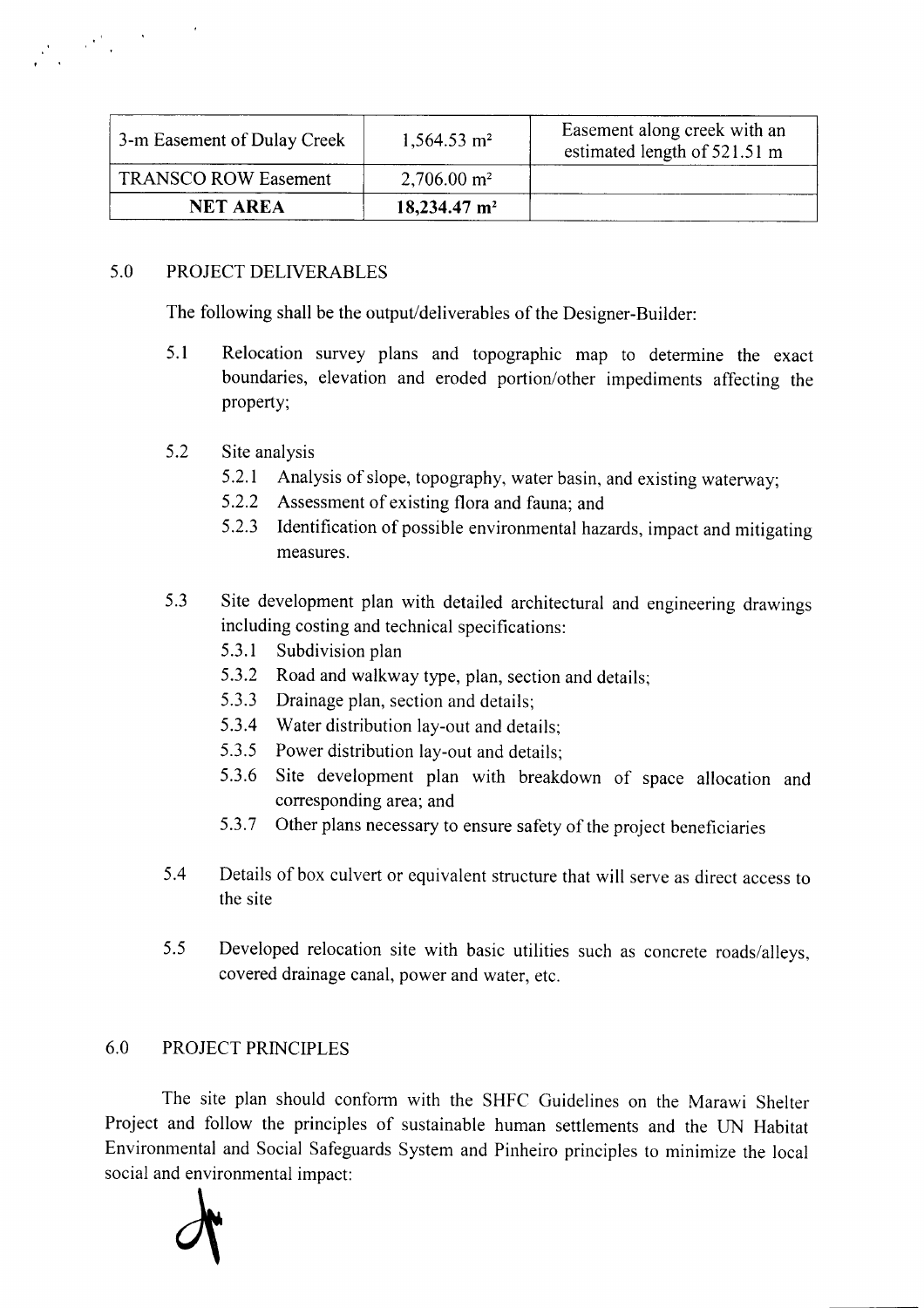6.1 Sustainable human settlements:

- 6.1.1 Sustainable land use
- 6.1.2 Productive and socially integrated community
- 6.1.3 Environmentally sustainable, healthy and livable;
- 6.1.4 Sustainable energy use;
- 6.1.5 Respect and rehabilitation of historical and cultural heritage;
- 6.1.6 Improving and sustainable human economies
- 6.2 UN Habitat Environmental and Social Safeguards System and Pinheiro principles:
	- 6.2.1 Community health and safety and working conditions
	- 6.2.2 Pollution prevention and resource efficiency
	- 6.2.3 Biodiversity conservation and sustainable resource management
	- 6.2.4 Displacement and resettlement minimize displacement
	- 6.2.5 Indigenous people minimize impact on lifestyle and culture
	- 6.2.6 Cultural heritage minimize impact on heritage
	- $6.2.7$  Gender equality participation for all
	- 6.2.8 Non-discrimination of marginalized
	- 6.2.9 Consultation and participation

# 7.0 GENERAL CODES AND STANDARDS

The design and specifications shall conform to, but not limited to the following standards:

- 7.1 BP 220 Standards for Economic and Socialized Housing Projects
- 7.2 Water Code of the Philippines
- 7.3 Sanitation Code of the Philippines
- 7.4 National Building Code
- 7.5 Green Building Code
- 7.6 BP 334 Accessibility Law

### 8.0 SCOPE OF WORK

The Designer-Builder is required to perform the following scope of works:

8.1 Review of existing information

Review the basic design parameters and detailed scope of works. The designer-builder shall ensure that it has all the data and information they need, which will be used to define project design criteria and will serve as basis for any changed conditions and establish project cost estimates. Should there be

--- - -- -----------------------------------

dt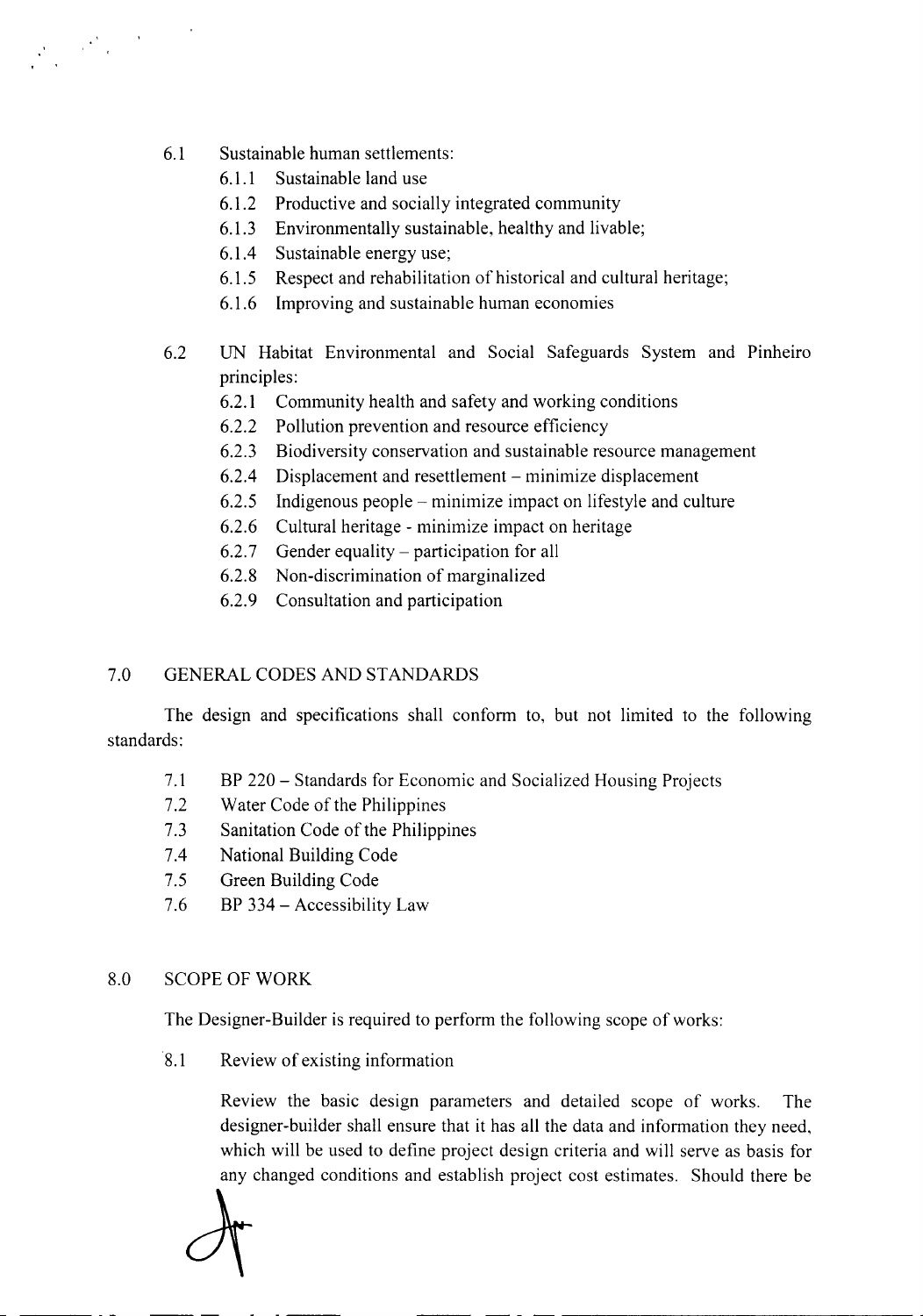data or information which are unavailable with the SHFC and landowners, the Designer-Builder shall carry out the needed testing/investigation to complete the needed design data.

8.2 Field survey and site inspection

The Designer-Builder shall conduct the appropriate site survey including staking, establishment of horizontal and vertical control points, benchmarks and topographic surveys, should the Designer-Builder deem necessary.

The Designer-Builder shall inspect the site and its surroundings and orient themselves on the following:

- 8.2.1 Location and nature of work;
- 8.2.2 Climatic conditions;
- 8.2.3 Nature and condition of the terrain;
- 8.2.4 Geologic conditions at the site;
- 8.2.5 Transportation and communication facilities;
- 8.2.6 Availability of construction materials, labor, water services, electric and power supply;
- 8.2.7 Location and extent of aggregate sources; and
- 8.2.8 Other factors/risks that may affect the cost, duration and execution of work.
- 8.3 Complete set of Site development plans, architectural/structural detail/landscape design concept and Details/design of box culvert or equivalent structure in accordance with Item 6.0 Project Principles and Item 7.0 General Codes and Standards
- 8.4 Permits

The designer-builder shall process and secure all necessary permits as required by authorities for the preparation, execution and upon completion of the contract. The designer-builder shall coordinate with other agencies and pay the corresponding fees incidental to the acquisition of the required permits.

8.5 Construction Works

The designer-builder shall perform the following construction activities but is not limited to the following:

8.5.1 Mobilization

The designer-builder shall mobilize and bring out into work all personnel, plant and equipment, in accordance with the approved construction program, equipment moving and utilization schedule and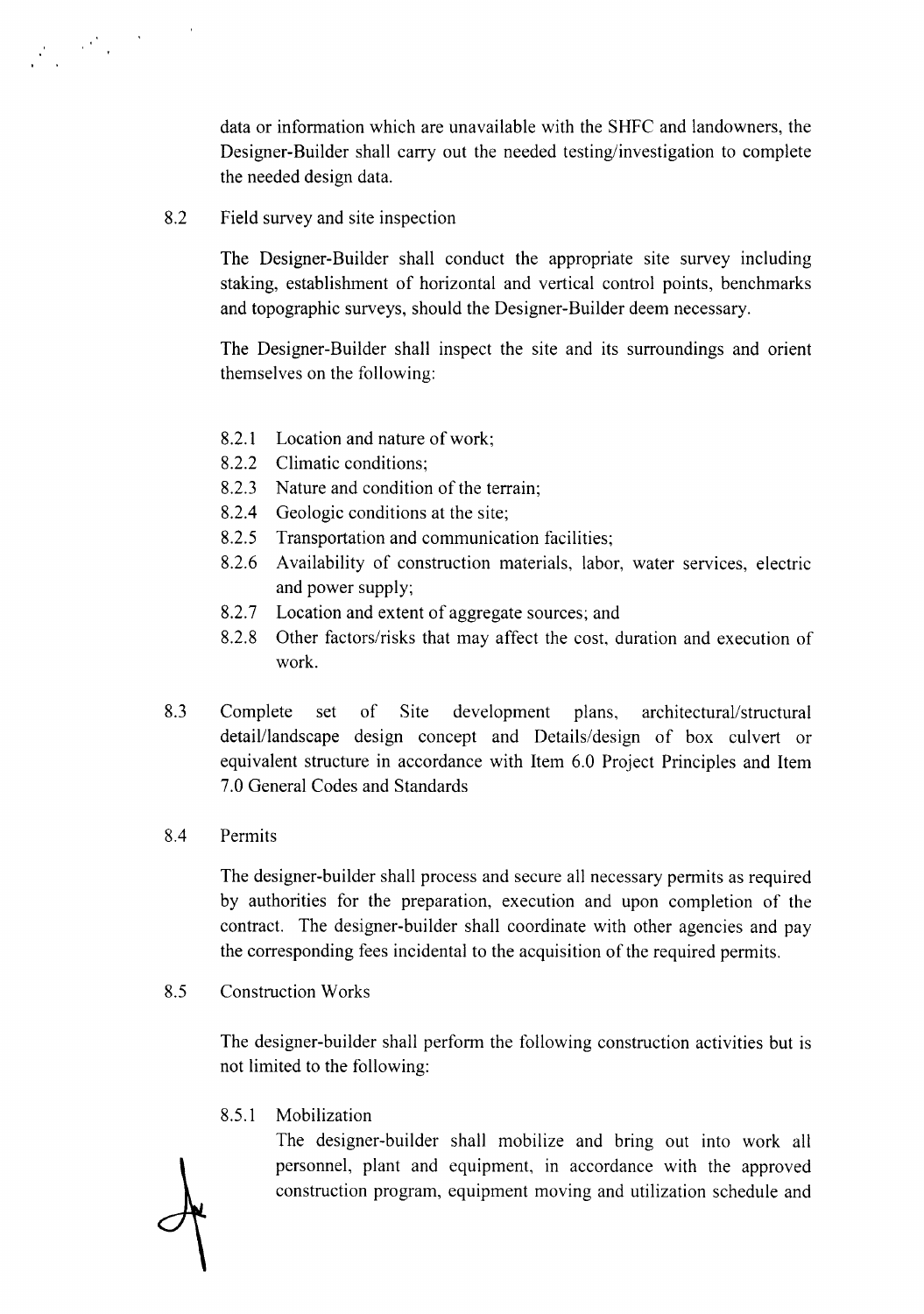

manpower schedule, from its regular place of business to the site to undertake the contract.

Mobilization shall include the obtaining and transporting to jobsite of equipment, materials, tools, personnel and construction plant and all necessary items for the execution and completion of the work and shall also include the setting up and verification of all equipment and instruments until it is rendered operable.

# 8.5.2 Site Clearing and Proper Waste Disposal General site clearing operations include the removal of demolished materials and objectionable matter, protection of existing structures/facilities left functional and clearing to allow for new construction.

8.5.3 Onsite and off-site (box culvert) works The design and quality of structural materials to be used shall be in conformity to the governing laws and to the acceptable engineering practices.

### 9.0 DESIGN AND CONSTRUCTION SCHEDULE

The Designer-Builder's contract period for undertaking the services set out in this Terms of Reference shall be for a duration of ten (10) calendar days for the Detailed Architectural and Engineering Design Phase and project implementation period of ninety (90) calendar days covering a total aggregate contract period of one hundred (100) calendar days reckoned from the issuance of Notice to Proceed and Mobilization Fee.

# 10.0 SELECTION OF DESIGN AND BUILD DESIGNER-BUILDER

The procurement and implementation of the project using the "Design and Build" scheme shall be in accordance with the provisions of RA9184, specifically its Annex  $G -$ *Guidelines for the Procurement and Implementation of Contract for Design and Build Infrastructure Projects.* Negotiated procurement shall be conducted by the Bids and Awards Committee constituted. The Technical Working Group (TWG) shall likewise assist the Bids and Awards Committee in the evaluation of technical proposals in accordance with the SHFC GUIDELINES on the Marawi City Shelter Project.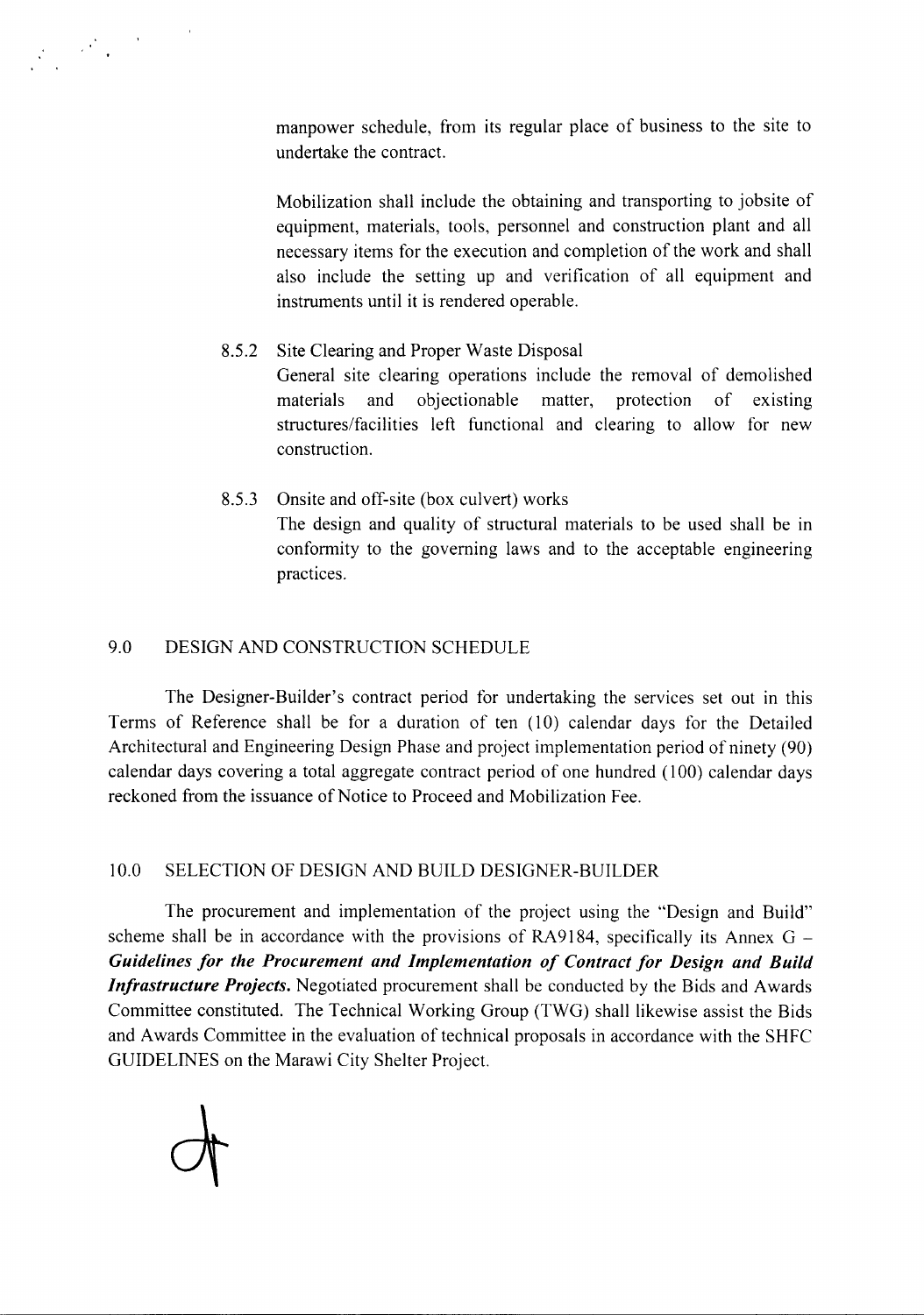### 10.1 Eligibility Requirements

- 10.1.1 The eligibility requirements for Design and Build infrastructure projects shall comply with the applicable provisions as set forth in RA 9184
- 10.1.2 A modified set of requirements integrating the eligibility documents and criteria for design and build infrastructure projects shall be adopted as follows:
	- 10.1.2.1 Class A documents (legal, technical and financial documents)
	- 10.1.2.2 Class B documents:
		- 10.1.2.2.1 Relevant statements of all on-going, completed, awarded but not yet started design and build related contracts, curriculum vitae of key staff, partners or principal officers; and
		- 10.1.2.2.2 Valid licenses issued by the Regulations Commission (PRC) Professional for design professionals.
- 10.2 Eligibility Criteria
	- 10.2.1 The eligibility of designer-builder shall be based on the legal, technical and financial requirements. In the technical requirements, the designerbuilder should be able to comply with the experience requirements under the IRR of RA9184, where one of the parties (in a joint venture/consortia) should have at least one similar project, both in design and construction, with at least 50% of the cost of the Approved Budget for the Contract (ABC).
	- 10.2.2 The relevant provisions stipulated in the IRR of RA9184 on eligibility requirements shall be observed.
- 10.3 Submission and Receipt of Bids

The Technical Proposal shall be comprised of all the required documents for infrastructure projects under Section 25.2 of the IRR of RA9184 and the following additional documents:

10.3.1 Complete Set of Site Development and Box Culvert Plan and Technical Specifications. These documents/plans shall be scaled presentation drawings comprising, but not limited to, site development plans, elevations, sections and other necessary drawings to illustrate

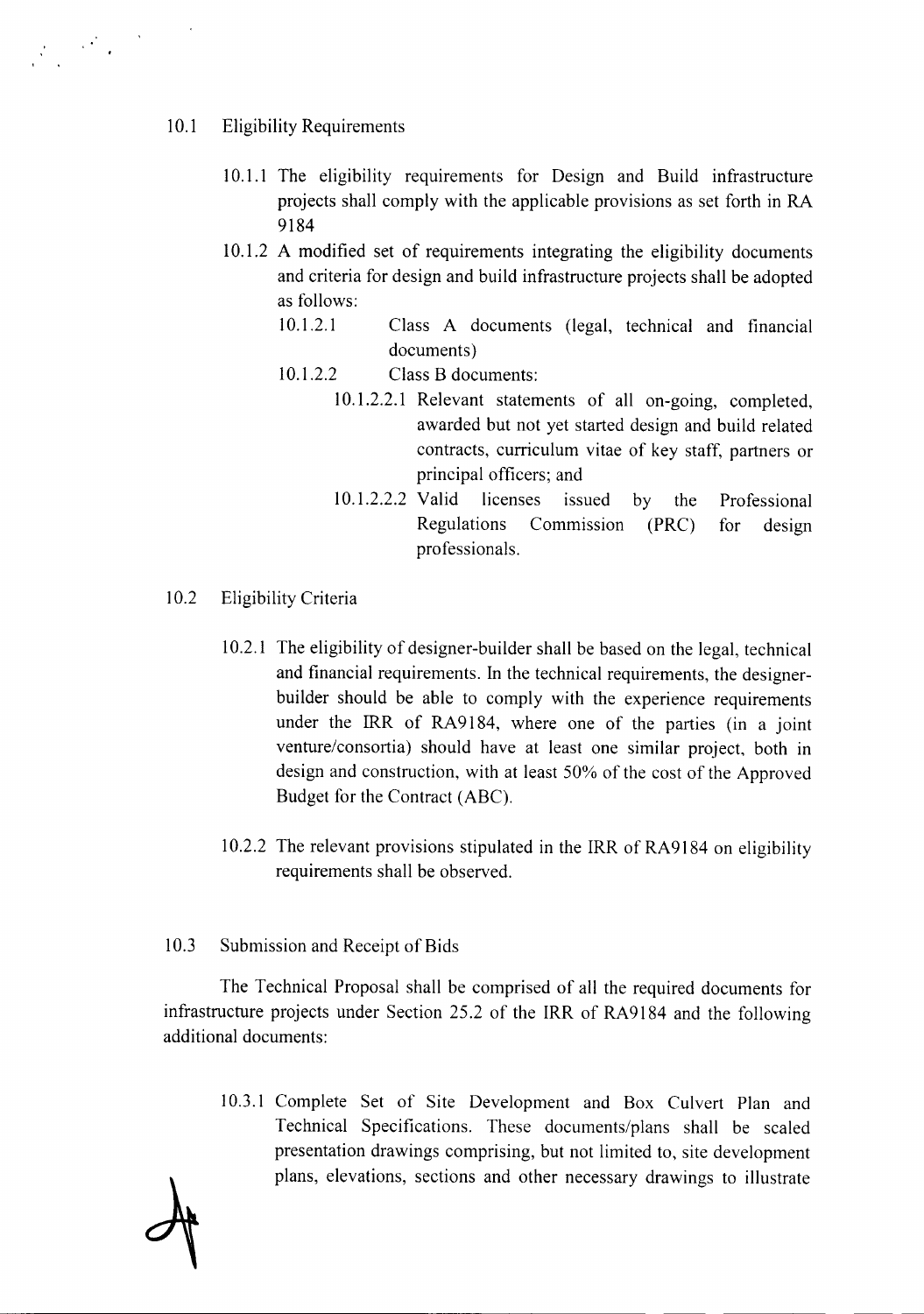

the size and character of the project. Also included in the presentation drawings is the proposed unique structural and construction system for consideration. They shall be submitted on 20" x 30" tracing papers using the appropriate scale. The document shall also include a preliminary geotechnical and slope stability assessment, if necessary to be able to have an initial concept of the need for slope stabilization measures or to apply the minimum amount of slope protection needed for the site. Similarly, it should also include a PERT -CPM, an outline of specifications, illustrating the size and character of the project, and showing the kinds of materials to be used, the structural concept and type, the types of electrical utility system to be installed, including other items of work that are indicated in the Terms of Reference. This shall be submitted, printed and ring-bound on A4-sized sheets.

- 10.3.2 Design and Construction Methods. Emphasis shall be made on the construction methods that best fits the cost and duration of the project.
- 10.3.3 List of design and construction personnel, to be assigned to the contract to be bid, with their complete qualifications and experiences

#### 10.4 Staff Requirement

The Designer-Builder shall provide adequate and qualified staff to perform the services required herein. The key professionals shall include but not limited to the following:

- 10.4.1 Structural Engineer
- 10.4.2 Geodetic Engineer
- 10.4.3 Sanitary Engineer/Master Plumber
- 10.4.4 Project Manager
- 10.4.5 Project Engineer
- 10.4.6 Safety Officer

The Designer-Builder may, as needed and at its own expense, add additional professionals and/or support personnel for the optimal performance of all Construction Services, as stipulated in these Terms of Reference, for the Project. Prospective bidders shall attach each individual's resume, PRC license of the professional staff, certificates of training and all other pertinent documents proving the said professional's expertise.

The Safety Officer must be an accredited safety practitioner by the Department of Labor and Employment (DOLE).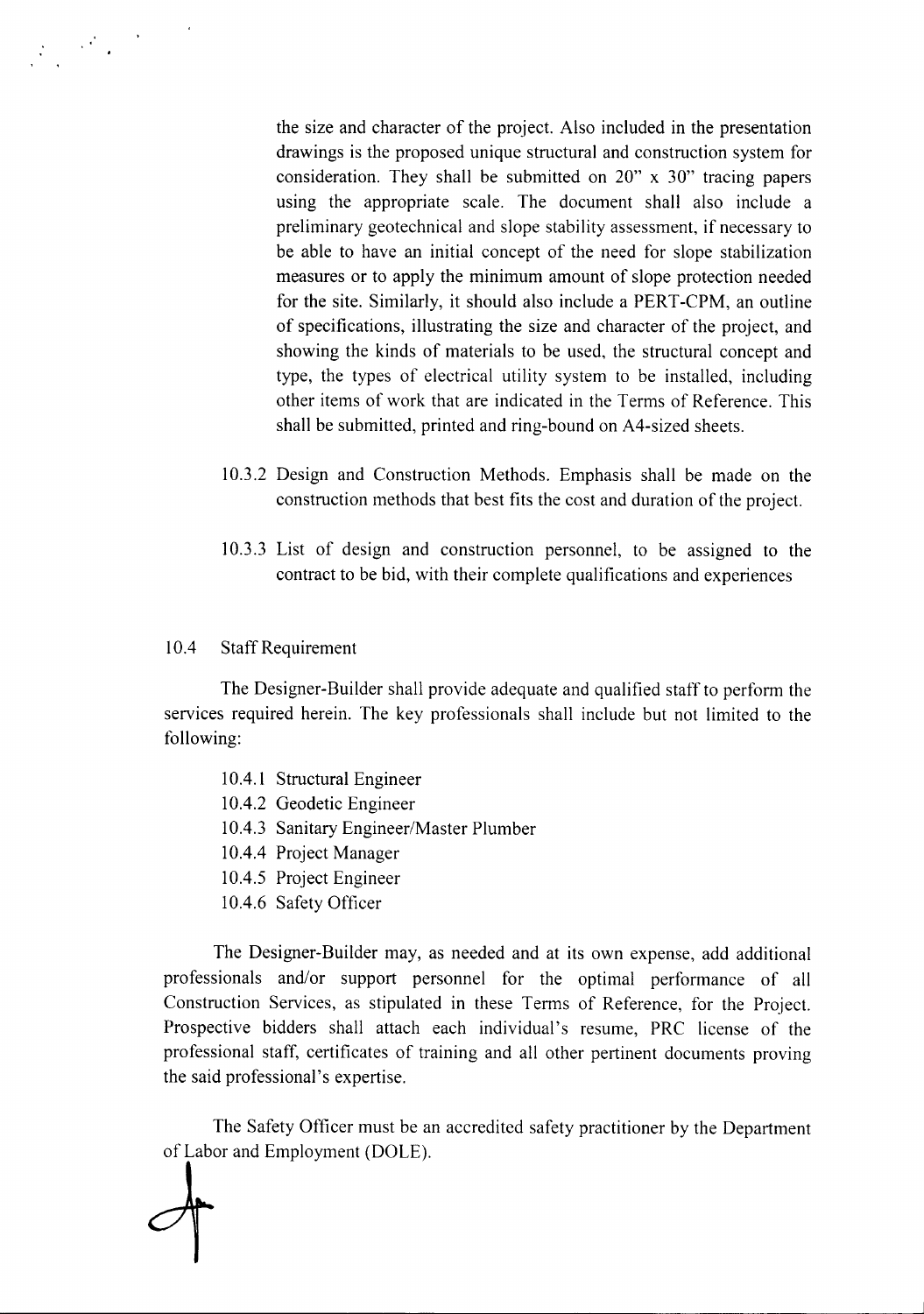#### 11.0 AWARD OF CONTRACT

 $\label{eq:2} \frac{1}{2}\int_{\mathbb{R}^3}\left|\frac{d^2\mathcal{L}}{d\mathcal{L}}\right|^2\,d\mathcal{L}=\frac{1}{2}\int_{\mathbb{R}^3}\left|\frac{d\mathcal{L}}{d\mathcal{L}}\right|^2\,d\mathcal{L}.$ 

A Notice of Award shall be issued by SHFC to the qualified Designer-Builder upon approval by the Head of the Procuring Entity (HOPE). The Notice to Proceed and the Mobilization Fee shall be released upon submission of the Performance Bond corresponding to 15% of the Total Project Cost.

#### 12.0 SUBMITTALS, STAGES AND DELIVERY

The following submittals and accomplished documents shall be duly completed and turned-over by the approved Designer-Builder for the project:

- 12.1 For the Design Phase
	- 12.1.1 Subsurface Geotechnical Investigation Report, including soil testing data, signed and sealed by a Geotechnical Engineer, if applicable;
	- 12.1.2 Slope stability analyses and a detailed summary of findings, signed and sealed by a Geotechnical Engineer, if applicable;
	- 12.1.3 Site Development and Box Culvert Plans, which include Architectural, Civil, Structural and Electrical Plans, signed and sealed by the proper and appropriate professionals;
	- 12.1.4 Technical specifications;
	- 12.1.5 Work schedule/ drawdown schedule/ detailed cost estimate; and
	- 12.1.6 Bill of quantities.
- 12.2 For the Construction Phase
	- 12.2.1 As-built plans;
	- 12.2.2 All necessary plans/ technical specifications approved by the concerned LGU;
	- 12.2.3 Work schedule/ drawdown schedule
	- 12.2.4 Shop drawings signed by appropriate registered professional, if applicable;
	- 12.2.5 Test results; and
	- 12.2.6 Guarantees, warrantees and other certificates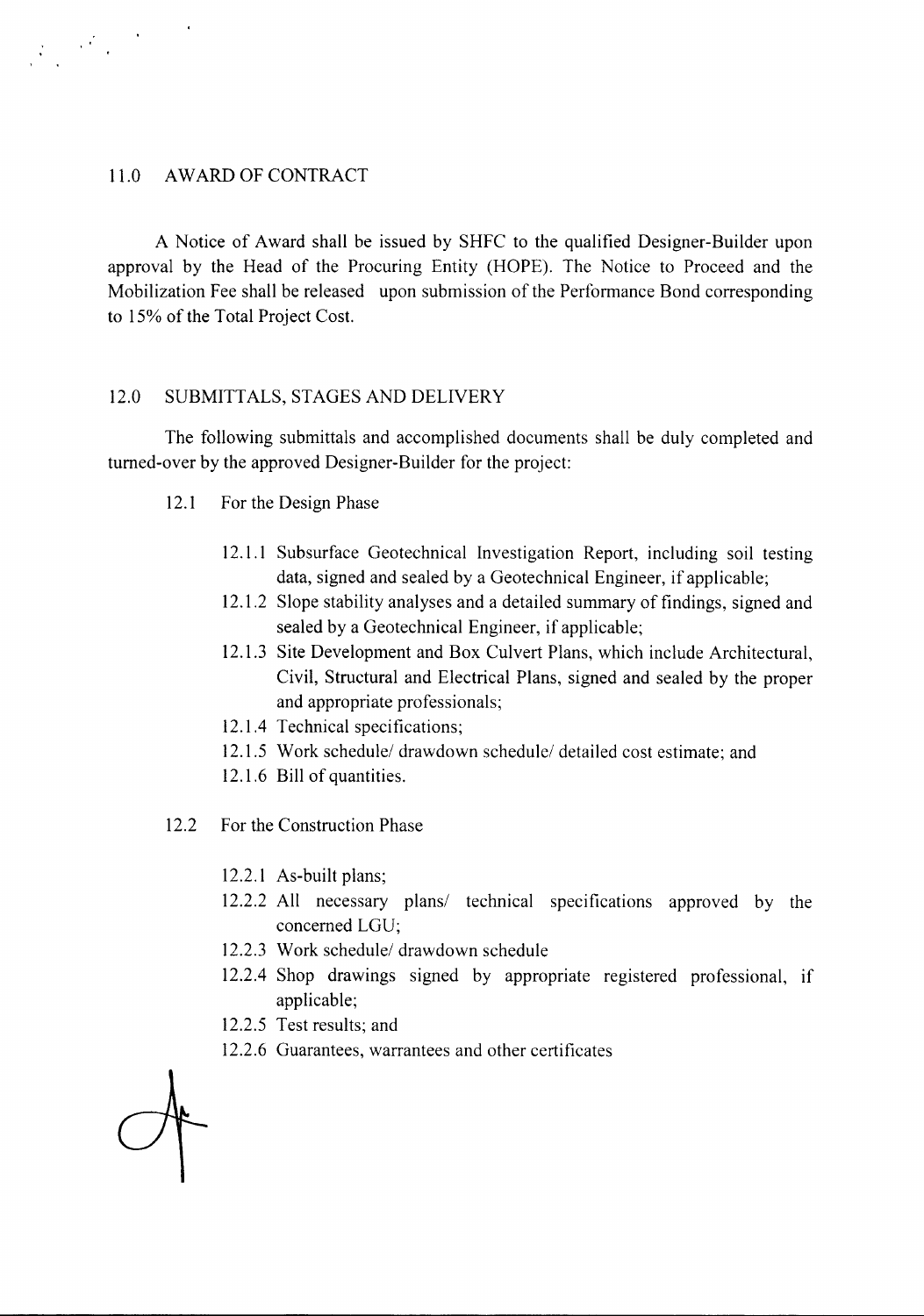### 13.0 APPROVED BUDGET FOR THE CONTRACT

The approved budget for the development of 18,234.47 sqm property located in Dulay Proper, Marawi City is ONE THOUSAND FIVE HUNDRED PESOS (PhP 1,500.00) per square meter. This amount shall be inclusive of general and specific requirements, permits, plans, layout, contract's fee, labor, materials, and equipment, overhead, contingencies and miscellenous, profit and twelve percent (12%) Value Added Tax (VAT) and other taxes as imposed by the government.

### **Matua** Amnuan **(TCT No**.**RT-210(17)(19)**

|    | <b>PARTICULARS</b>                                                     |                 |
|----|------------------------------------------------------------------------|-----------------|
|    |                                                                        |                 |
| a. | Site Devt Cost $(18,234.47 \text{ m}^2 \text{ @ } P1,500 \text{/m}^2)$ | 27,351,705.00   |
|    | b. Box Culvert or equivalent                                           | 7,000,000.00    |
|    |                                                                        |                 |
|    | <b>Total Estimated Development Cost</b>                                | 34, 351, 705.00 |

#### 14.0 TERMS OF PAYMENT

- 14.1  $1^{st}$  Release: Fifteen percent (15%) of the above fee representing mobilization fund. Designer-Builder shall submit written request after the Notice to Proceed is released to the Designer-Builder.
- 14.2 2<sup>nd</sup> Release: Percentage accomplishment must be at least 20 %. The Designer-Builder shall submit the following:
	- 14.2.1 Statement of work accomplishment (SW A) indicating the percentage of work progress signed by the Designer-Builder
	- 14.2.2 Pictures of the project together with color coded plans showing actual progress; and
	- 14.2.3 Billing cost
	- 14.2.4 Updated Work Schedule (target vs accomplishment)
- 14.3  $3<sup>rd</sup>$  Release: Percentage accomplishment must be at least 60 %. The Designer-Builder shall submit the following:
	- 14.3.1 Statement of work accomplishment (SW A) indicating the percentage of work progress signed by the Designer-Builder
	- 14.3.2 Pictures of the project together with color coded plans showing actual progress; and
	- 14.3.3 Billing cost

------------------------------------------------------------- .--

14.3.4 Updated Work Schedule (target vs accomplishment)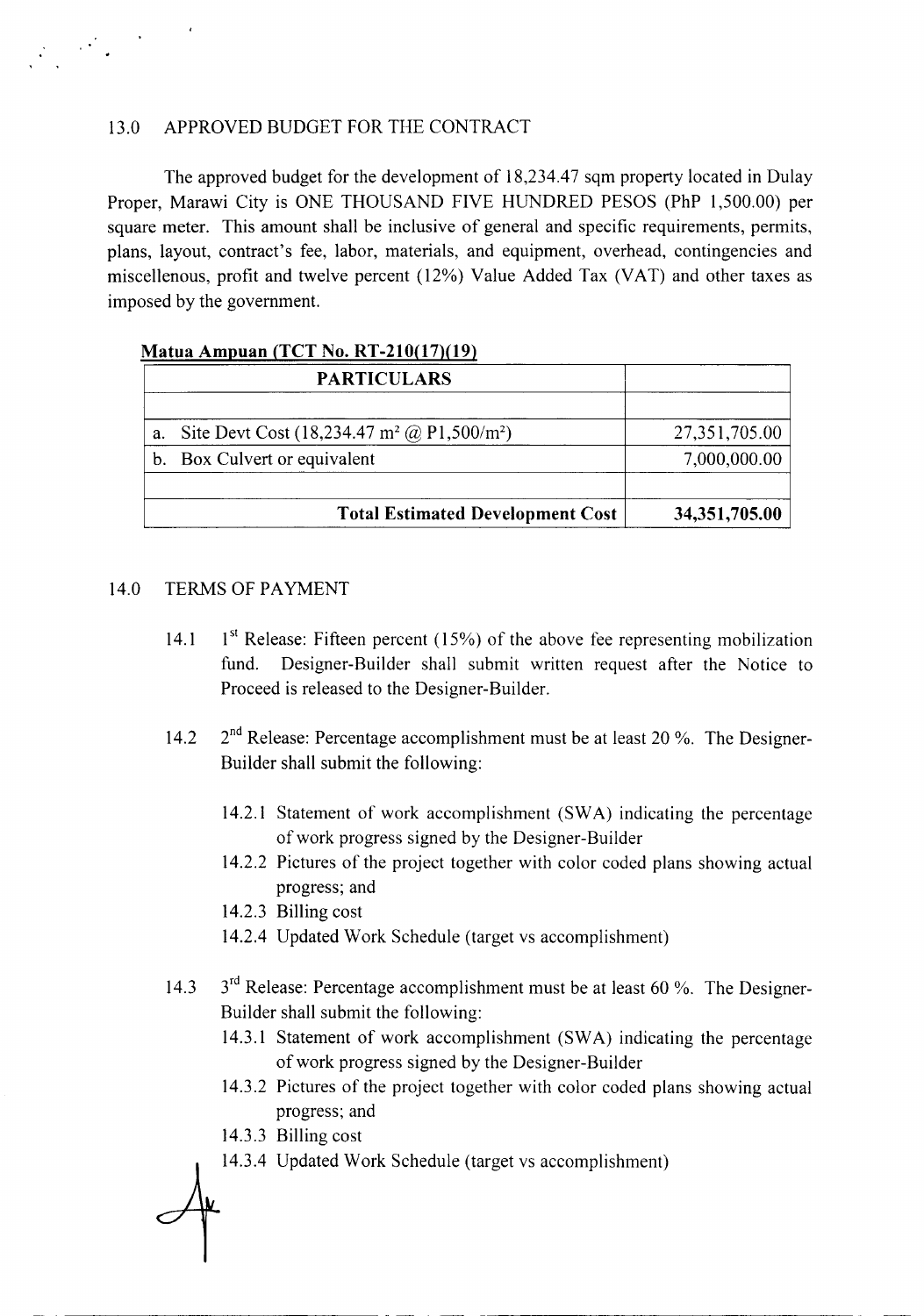- 14.4  $4<sup>th</sup>$  Release; Percentage accomplishment must be 100%. The Designer-Builder shall submit the following:
	- 14.4.1 Statement of work accomplishment (SWA) indicating the percentage of work progress signed by the Designer-Builder
	- 14.4.2 Pictures of the project together with color coded plans showing actual progress; and
	- 14.4.3 Billing cost

· .

- 14.4.4 Updated Work Schedule (target vs accomplishment)
- 14.4.5 Certification issued by the Designer-Builder stating that the Project has been completed in accordance with the LGU approved site development and box culvert plans.
- 14.5 10% Retention Fee: to be deducted from every progress billing and to be released upon issuance of Certificate of Completion and Acceptance by SHFC and the designated Homeowner's Association (HOA).

The Project shall be supervised by the SHFC Iligan Office which will submit monthly Progress Report together with the report of the HOA Sub-committee on Site Development. All reports must be supported by pictures of the project together with color coded plans showing actual progress.

# 15.0 DEVIATIONS/ CHANGES IN THE PLANS AND CONTRACT

In the event that there will be changes on the approved plans and contract, the designer-builder shall secure the approval of SHFC prior to revision and implementation. Any revisions on the plans without prior written approval by SHFC Management shall be for the account of the Designer-Builder.

### 16.0 PRE-TERMINATION OF CONTRACT

- 16.1 The contract of the Design and Build may be pre-terminated by SHFC upon notice of any violation of the terms of the contract. In case of pre-termination, the Designer-Builder shall be informed by SHFC thirty (30) calendar days prior to such termination.
- 16.2 In case of pre-termination, the Designer-Builder shall be liable to an additional liquidated damages equivalent to five percent (5%) of the contract price as provided by the Government Accounting and Auditing Manual (GAAM) and forfeiture of the Performance Security.
- 16.3 SHFC shall have the right to blacklist the Designer-Builder in case of pretermination.